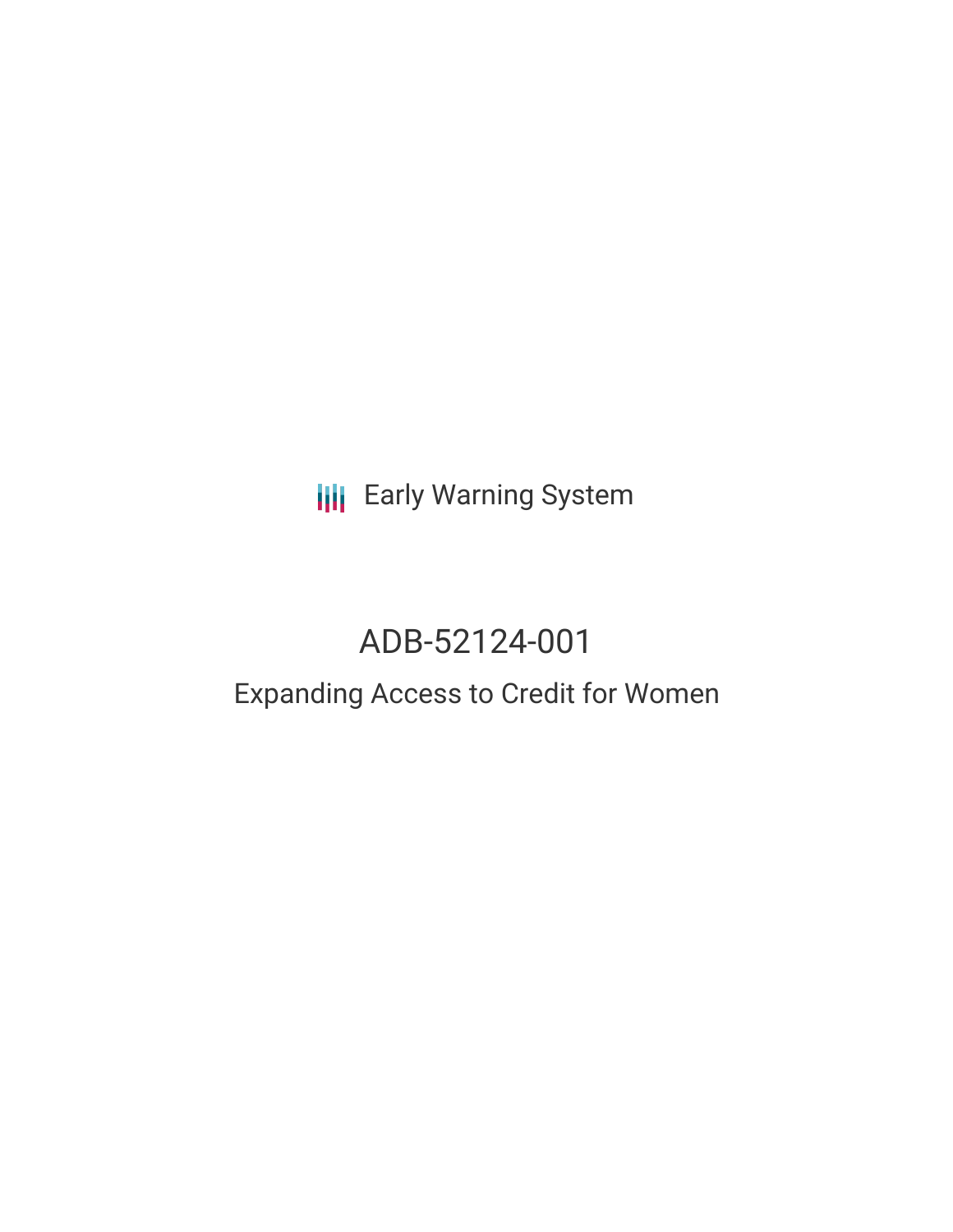

#### **Quick Facts**

| <b>Countries</b>               | Pakistan                     |
|--------------------------------|------------------------------|
| <b>Financial Institutions</b>  | Asian Development Bank (ADB) |
| <b>Status</b>                  | Proposed                     |
| <b>Bank Risk Rating</b>        | FI                           |
| <b>Borrower</b>                | Kashf Foundation (KF)        |
| <b>Sectors</b>                 | Finance                      |
| <b>Investment Type(s)</b>      | Loan                         |
| <b>Investment Amount (USD)</b> | \$15.00 million              |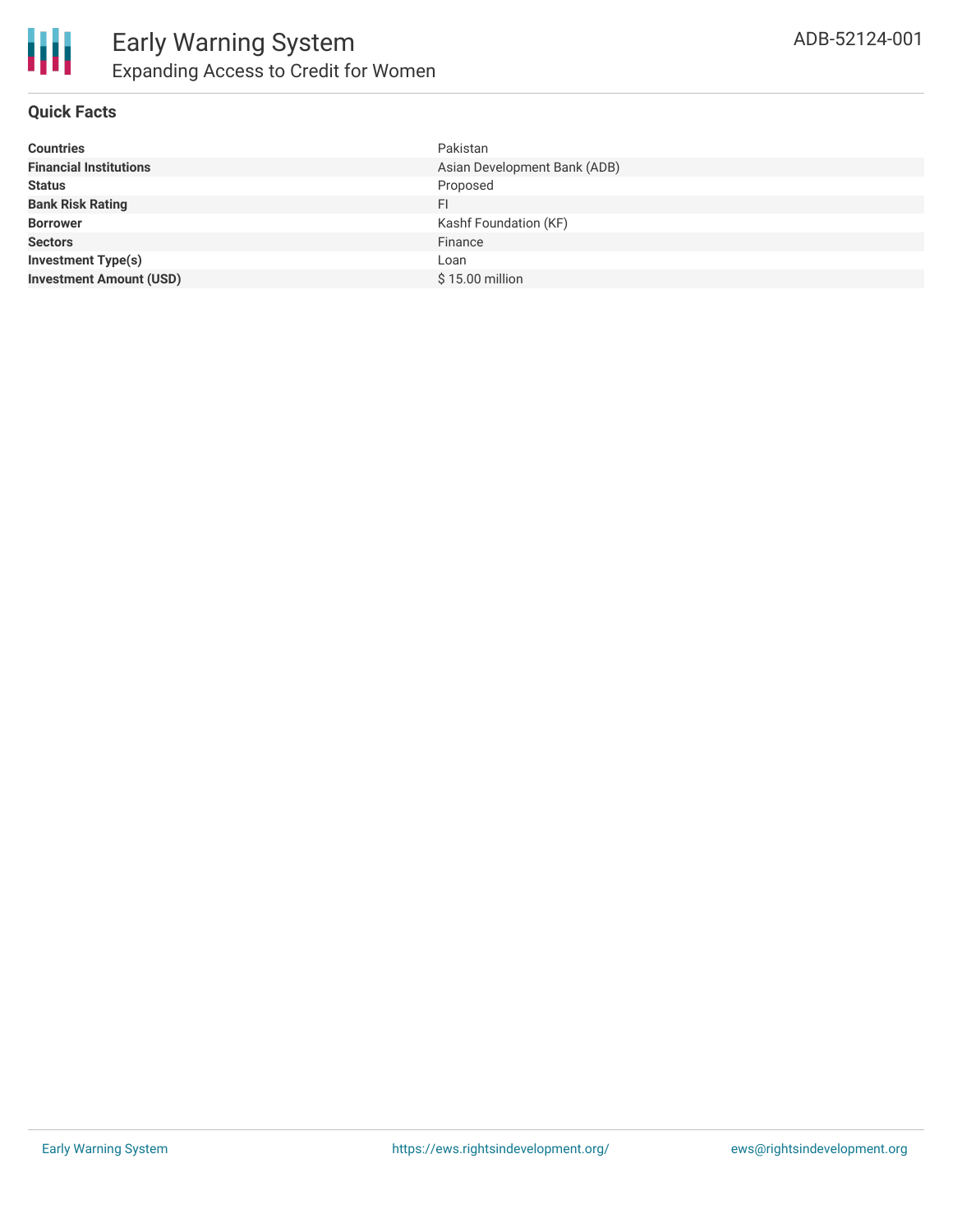

#### **Project Description**

No information available at the time of writing.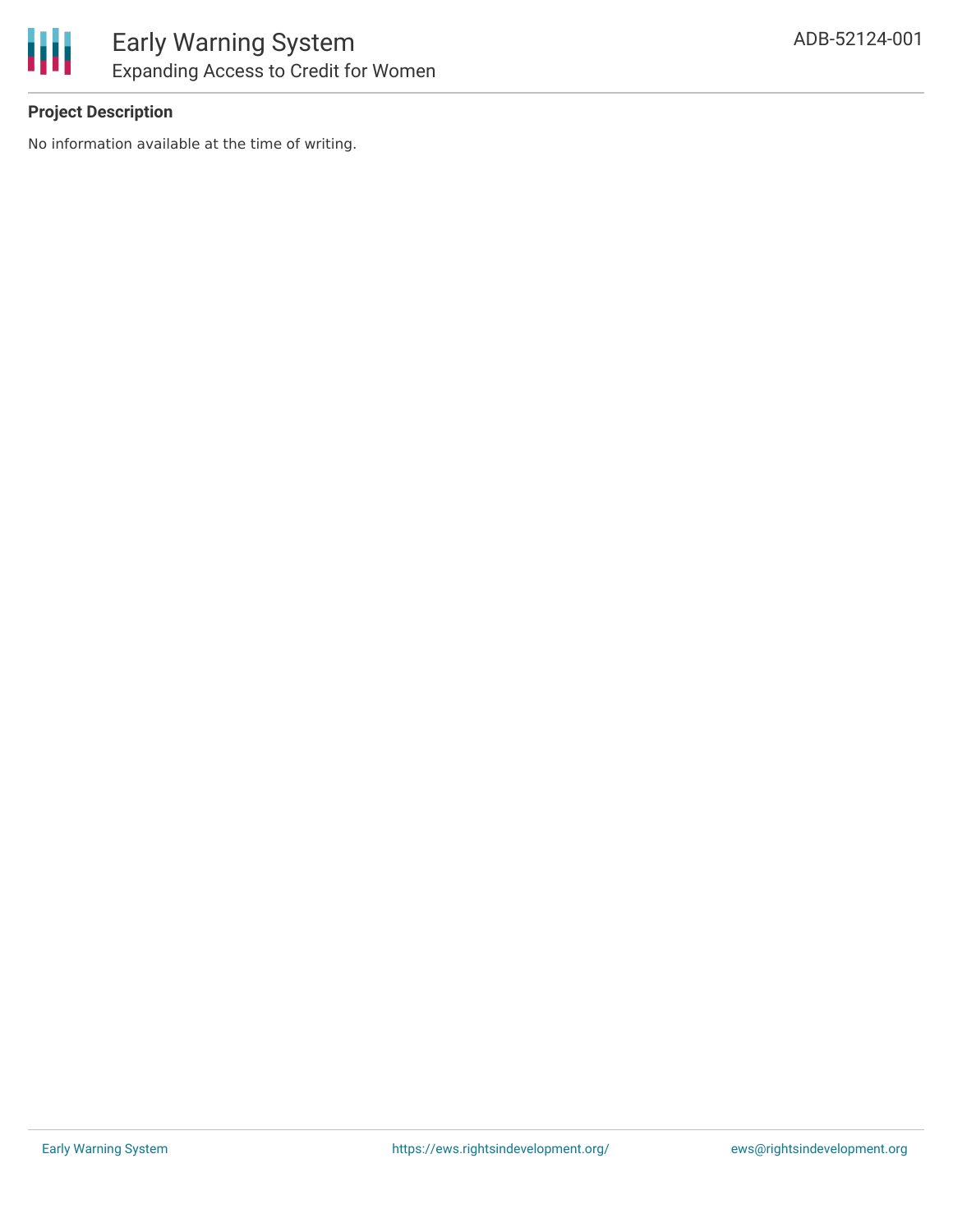#### **Investment Description**

Asian Development Bank (ADB)

#### **Financial Intermediary**

Financial Intermediary: A commercial bank or financial institution that receives funds from a development bank. A financial intermediary then lends these funds to their clients (private actors) in the form of loans, bonds, guarantees and equity shares. Financial intermediaries include insurance, pension and equity funds. The direct financial relationship is between the development bank and the financial intermediary.

Kashf [Foundation](file:///actor/1785/) (KF) (Financial Intermediary)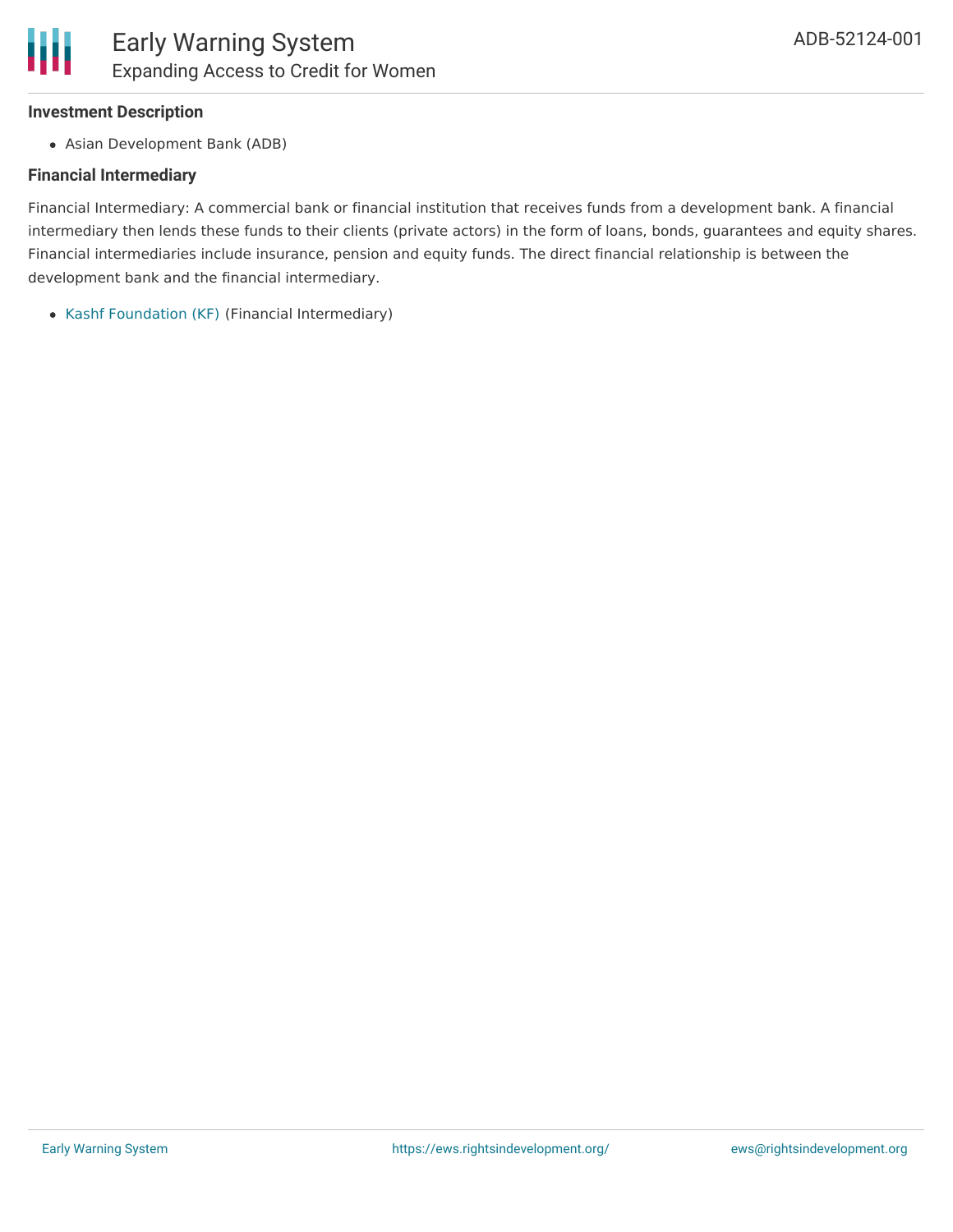

#### **Contact Information**

Responsible ADB Department Private Sector Operations Department Responsible ADB Division Private Sector Financial Institutions Division Responsible ADB Officer Rohner, Tina

#### **ACCOUNTABILITY MECHANISM OF ADB**

The Accountability Mechanism is an independent complaint mechanism and fact-finding body for people who believe they are likely to be, or have been, adversely affected by an Asian Development Bank-financed project. If you submit a complaint to the Accountability Mechanism, they may investigate to assess whether the Asian Development Bank is following its own policies and procedures for preventing harm to people or the environment. You can learn more about the Accountability Mechanism and how to file a complaint at: http://www.adb.org/site/accountability-mechanism/main